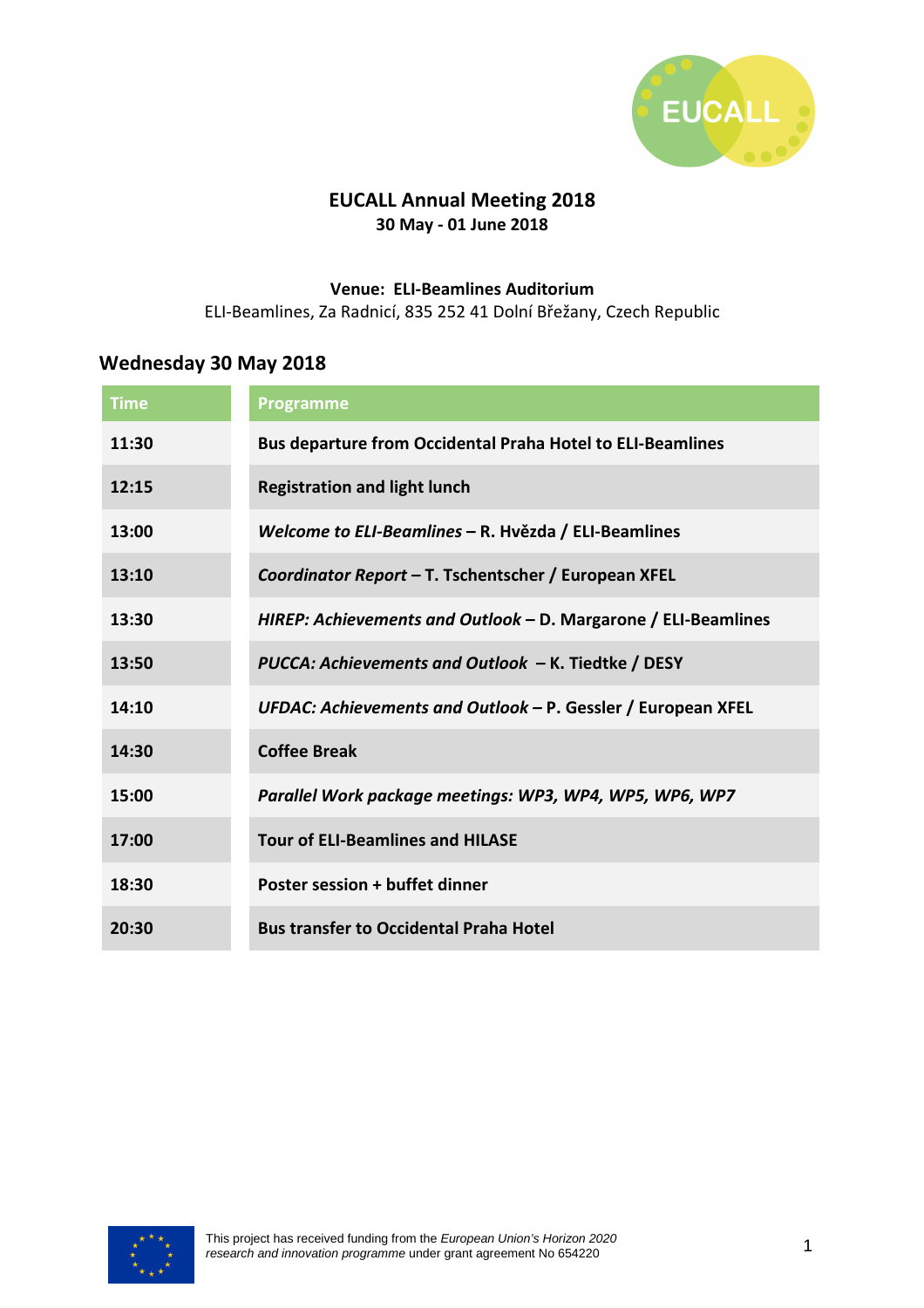

# **Thursday 31 May 2018**

| <b>Time</b> |       | Programme                                                                           |
|-------------|-------|-------------------------------------------------------------------------------------|
| 08:15       |       | <b>Bus departure from Occidental Praha Hotel to ELI-Beamlines</b>                   |
|             | 09:00 | Parallel Work package meetings: WP4, WP5, WP6, WP7                                  |
|             | 09:00 | <b>Steering Committee Meeting</b>                                                   |
| 11:00       |       | <b>Coffee Break</b>                                                                 |
| 11:30       |       | SYNERGY: Achievements and Outlook - F. Gliksohn / ELI-DC                            |
| 11:50       |       | EUCALL / wayforlight database - C. Blasetti / Elettra                               |
| 12:10       |       | PaNOSC project proposal - T. Gaizer / ELI-ALPS                                      |
| 12:30       |       | Status/Outcomes of ATTRACT project - T. Tschentscher / European<br><b>XFEL</b>      |
| 13:00       |       | Lunch                                                                               |
| 14:00       |       | Status/Outcomes of EuPRAXIA project - A. Walker / DESY                              |
| 14:30       |       | SIMEX: Achievements and Outlook - C. Fortmann-Grote / European<br><b>XFEL</b>       |
| 14:50       |       | Development of Laserlab-Europe - C.-G. Wahlström / Lund University                  |
| 15:10       |       | Development of LEAPS - A. Harrison / Diamond Light Source                           |
| 15:30       |       | <b>Beyond EUCALL - Coordinator Team</b>                                             |
| 16:00       |       | <b>Coffee break</b>                                                                 |
| 16:30       |       | Parallel Work package meetings: WP3, WP4, WP5, WP6, WP7                             |
| 18:30       |       | Bus transfer to Restaurant "Villa Voyta" -<br>(K Novému dvoru 124/54, 142 00 Praha) |
| 19:30       |       | <b>Exchange of information during Meeting Dinner at "Villa Voyta"</b>               |
| 22:00       |       | <b>Bus transfer to Occidental Praha Hotel</b>                                       |